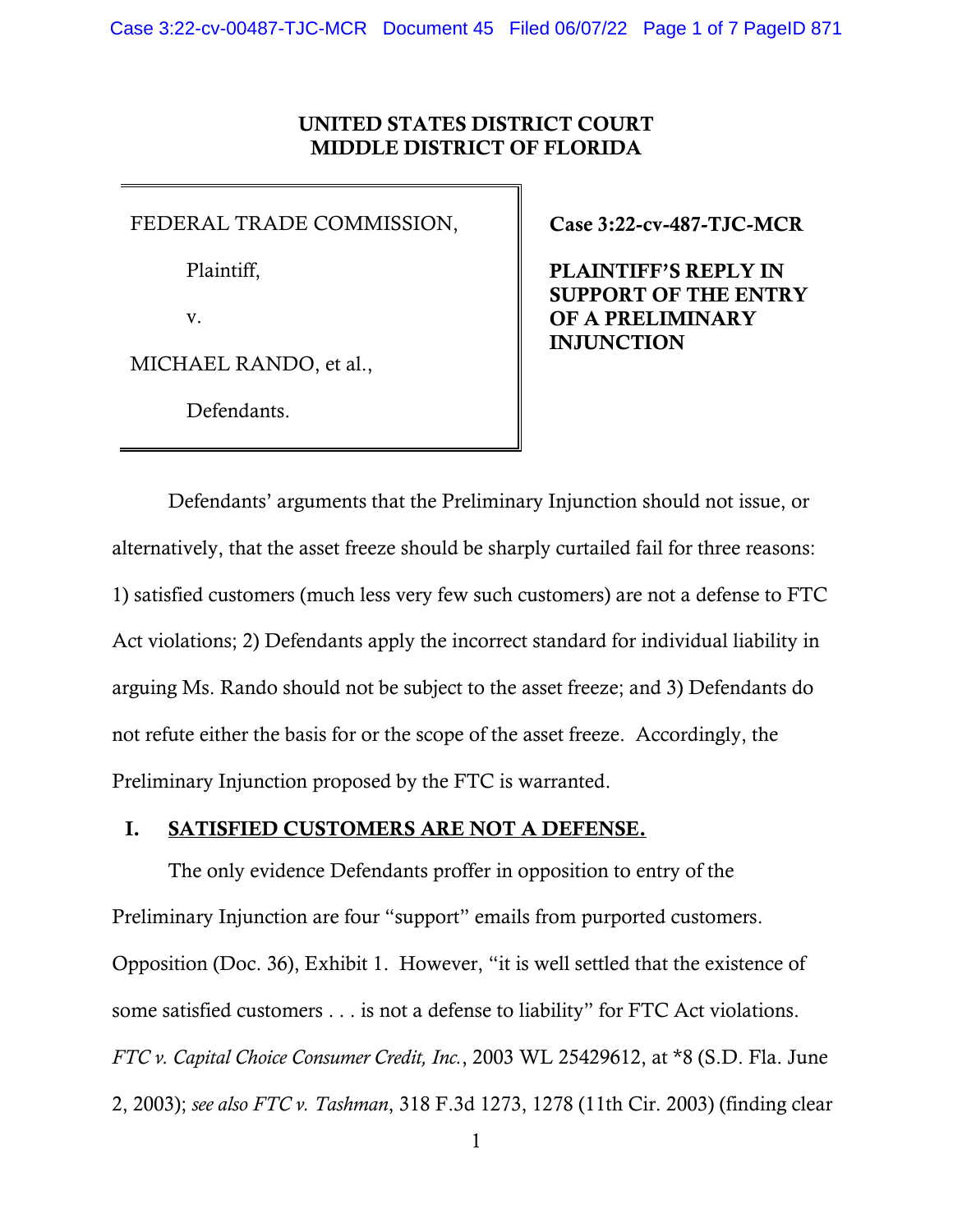error when focusing "on a few satisfied customers" and the "utility of the product" instead of defendants' misrepresentations); *FTC v. Amy Travel Serv., Inc.*, 875 F.2d 564, 572 (7th Cir. 1989) ("The existence of some satisfied customers does not constitute a defense under the FTC [Act]"). In fact, the FTC need not "prove actual deception, only the likelihood that a consumer [] acting reasonably under the circumstances, would be deceived." *FTC v. LoanPointe, LLC*, 525 F. App'x 696, 701 (10th Cir. 2013) (citing *Kraft, Inc. v. FTC*, 970 F.2d 311, 319 (7th Cir.1992)). Thus, the existence of four supposedly satisfied consumers out of the thousands who purchased Defendants' credit repair and business opportunity scheme does not alter the FTC's likelihood of success on the merits.<sup>[1](#page-1-0)</sup>

# II. DEFENDANTS ARGUE THE WRONG INDIVIDUAL LIABILITY STANDARD AND MS. RANDO IS PROPERLY SUBJECT TO THE ASSET FREEZE.

As discussed in the TRO Motion (Doc. 4), individuals are liable for monetary and injunctive relief for a corporation's violations "if they 1) participated in the acts or practices or had authority to control them, and 2) had some knowledge of the practices." TRO Motion at 37-38 (citing, *e.g.*, *FTC v. On Point Cap. Partners LLC*, 17 F.4th 1066, 1083 (11th Cir. 2021)). Defendants misstate this standard in two ways.

First, Defendants claim, "in this District, '[a]uthority is established by proof that the individual *participated in* corporate activities by *performing* the duties of a

<span id="page-1-0"></span> $1$  Of course, at this time, it is unknown whether Defendants have informed these supposedly satisfied consumers their marketing claims were false or unsubstantiated and violated the FTC Act and whether, if so fully informed, the consumers would still be satisfied.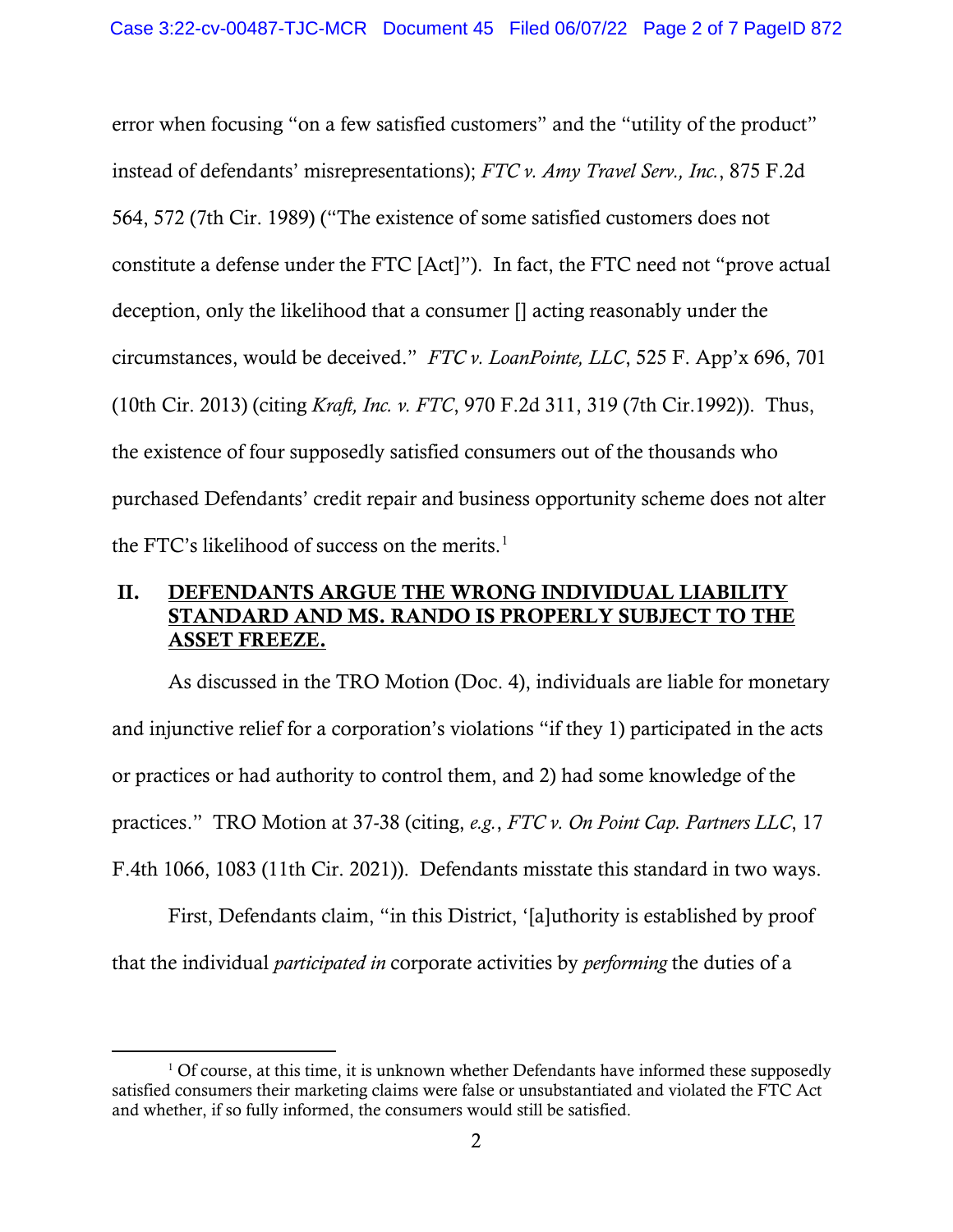corporate officer' not solely being listed as such," quoting *FTC v. Global Marketing Group, Inc.*, 594 F. Supp. 2d 1281 (M.D. Fla. 2008). However, *Global Marketing Group* misinterpreted the well-established individual liability standard by seeming to require *both* "authority to control" *and* "participation." In fact, the Eleventh Circuit has made clear the FTC need only show *either* "authority to control" *or*  "participation."[2](#page-2-0) *On Point*, 17 F.4th at 1066.

Second, Defendants misstate the knowledge requirement in arguing "the FTC has not and cannot prove Ms. Rando had knowledge of any alleged 'material misrepresentations' made by the Defendant Entities or Mr. Rando." Opposition at 6. The FTC need not establish a "defendant had actual and explicit knowledge of the particular deception at issue." *FTC v. Moses*, 913 F.3d 297, 307 (2d Cir. 2019). Instead, knowledge "may be established by showing the individual had actual knowledge of the deceptive conduct, was recklessly indifferent to its deceptiveness, or had an awareness of a high probability of deceptiveness and intentionally avoided learning of the truth." *FTC v. Primary Grp., Inc.*, 713 F. App'x 805, 807 (11th Cir. 2017) (quoting *FTC v. Ross*, 743 F.3d 886, 892 (4th Cir. 2014)). Additionally,

<span id="page-2-0"></span><sup>2</sup> Indeed, *Global Marketing Group* purportedly relies upon *FTC v. World Media Brokers*, 415 F.3d 758, 764 (7th Cir. 2005), *Glob. Mktg. Grp.*, 594 F. Supp. at 1289, but, like *On Point*, *World Media Brokers* is clear that "[u]pon establishing corporate liability, the FTC is obligated to demonstrate that the individual defendants *either* participated directly in the deceptive acts or practices *or* had authority to control them." *World Media Brokers*, 415 F.3d at 764 (also holding "[w]hether [the defendant] personally made misrepresentations is irrelevant so long as the FTC has shown that [the defendant] had authority to control the corporations' deceptive practices"). *World Media Brokers* is equally clear that assuming the status of a corporate officer gives rise to a presumption of control. *Id.* at 764 ("Given his status as a corporate officer of multiple corporations, [defendant] would be hard-pressed to establish that he lacked authority or control over them.").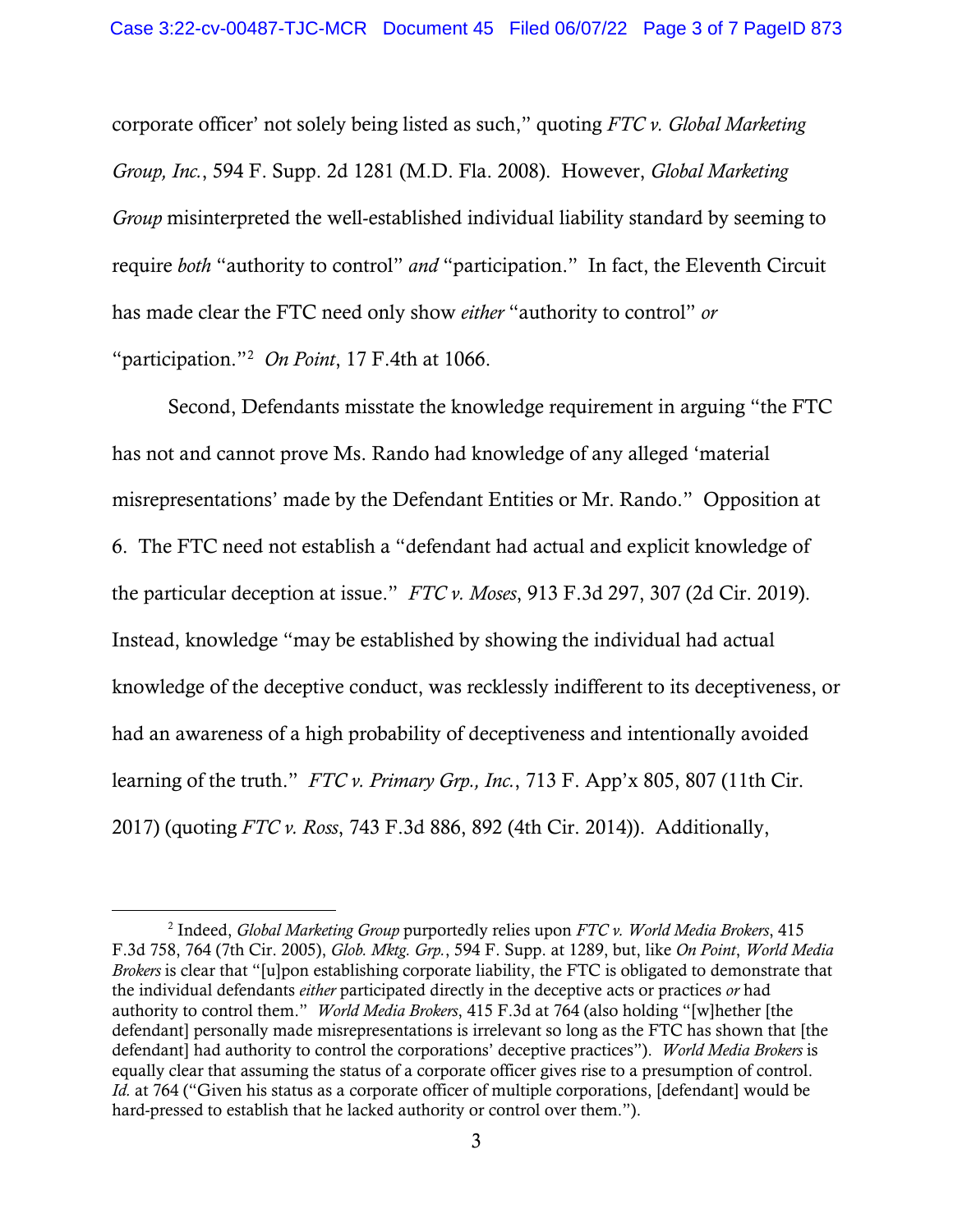"participation in corporate affairs is probative of knowledge," *FTC v. Wilcox*, 926 F. Supp. 1091, 1104 (S.D. Fla. 1995), and "[t]he extent of an individual's involvement in a fraudulent scheme alone is sufficient to establish the requisite knowledge for personal restitutionary liability." *FTC v. Affordable Media*, 179 F.3d 1228, 1235 (9th Cir. 1999).

The record is clear, Ms. Rando unequivocally participated in, controlled, and had knowledge of Defendants' scheme. First, the FTC has proffered overwhelming evidence of Ms. Rando's direct involvement in the scheme. [3](#page-3-0) *See, e.g.*, PX3 (purchasing tradeline database); PX4 (same); PX78 & PX79 (registering phone number for Elite Deletions); PX86 (serving as signatory for Defendants' business accounts); PX88 (same); PX75 (hosting Defendants' live event); PX95 (displaying telemarketing data through "4/17") ; PX128 (handling consumer complaint); PX140 (serving as "Marketing Director"); PX141 (setting "850 Calls/Day to Biz" as goals for 2022 to 2025 for "Val"). Notably, Defendants submit no evidence to the contrary. [4](#page-3-1) *See* Opposition, *passim*; *Icon Health & Fitness, Inc. v. Strava, Inc.*, 849 F.3d 1034, 1043 (Fed. Cir. 2017) ("Attorney argument is not evidence."). Second, during

<span id="page-3-0"></span><sup>&</sup>lt;sup>3</sup> Defendants argue "there is no evidence that Ms. Rando was involved in" the rebranding from Wholesale Tradelines to the Credit Game. Opposition at 7. That is not so, as Mr. Rando admitted, "*Val* and I sincerely apologize to each and every one of you guys for the delay in time in which *we* have decided to actually close down Wholesale Tradelines" and that it "was *our* decision, ok, no one else's decision but *Val* and I's." PX34 at 0:17, 1:00 (emphasis added); *see also* PX3 (contract signed *solely* by Ms. Rando purchasing tradeline database); PX4 at 5 (Ms. Rando "agree[ing] to the terms" of the Letter of Intent purchasing tradeline database including legality disclosure).

<span id="page-3-1"></span><sup>4</sup> Nor are Defendants likely to do so now that they are invoking their Fifth Amendment right against self-incrimination.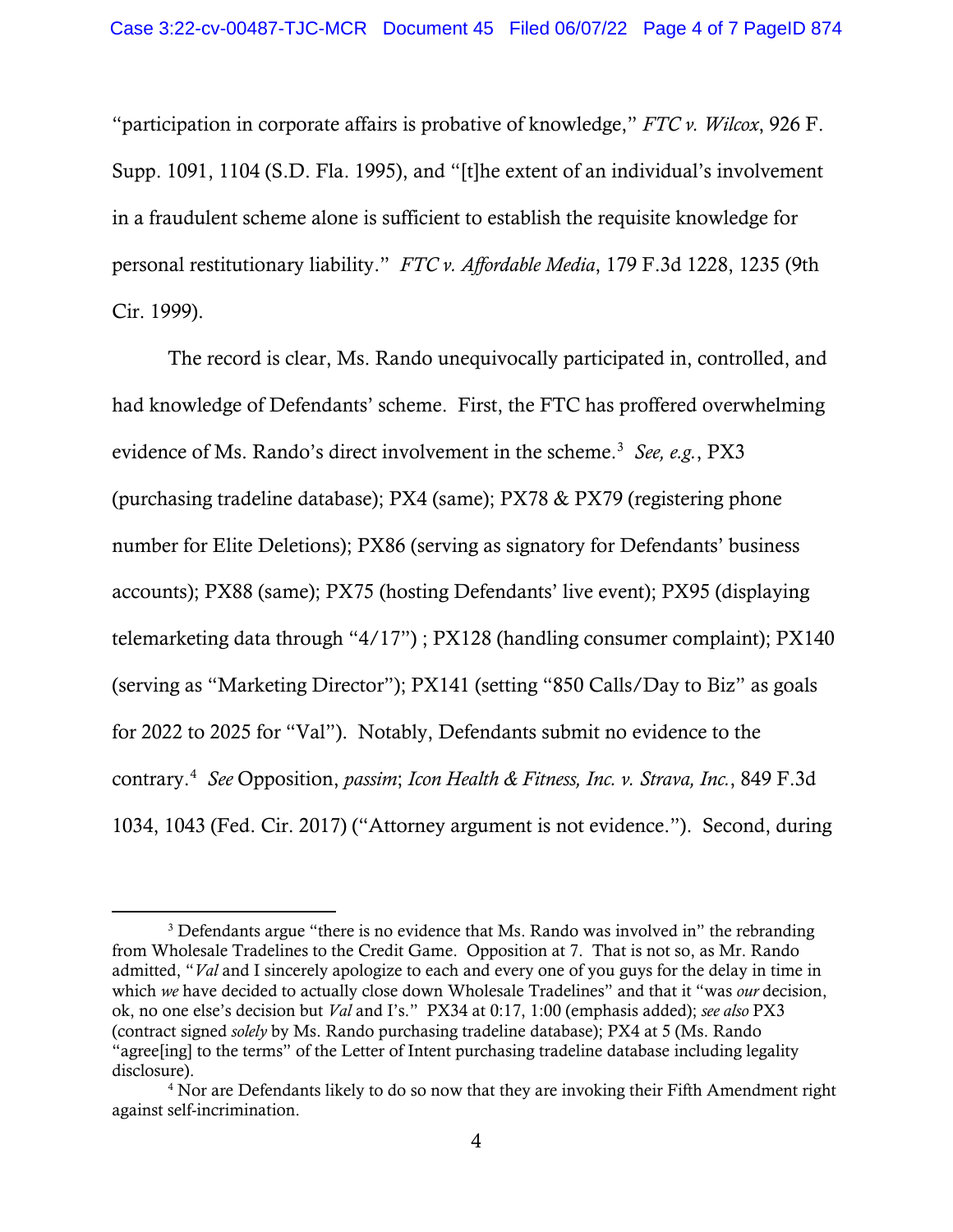the Receiver's May 24, 2022, deposition, Ms. Rando admitted she worked in Defendants' marketing department, oversaw employees marketing on social media, and personally received referral fees from third-party affiliates. Similarly, Mr. Rando testified Ms. Rando's duties involved marketing for Defendants. [5](#page-4-0) Third, a search of accessible **business** cloud accounts for the email addresses "val.10xlife@gmail.com," and "valsingles2016@gmail.com," which Defendants admit are Ms. Rando's email addresses, [6](#page-4-1) returned over 900 responses for the period between May 1, 2020, to April 19, 2022. Indeed, evidence showing Ms. Rando's liability for Defendants' scheme grows ever larger as the FTC and the Receiver gain access to more of Defendants' records.

Finally, Ms. Rando is properly subject to the asset freeze because when a common enterprise is present, as alleged here, an individual is jointly and severally liable for monetary relief with all entities participating in the scheme. *FTC v. Nat'l Urological Grp., Inc.*, 645 F. Supp. 2d 1167, 1211-14 (N.D. Ga. 2008), *aff'd*, 356 F. App'x 358 (11th Cir. 2009).

## III. THE SCOPE OF THE ASSET FREEZE IS ENTIRELY PROPER.

Defendants argue "there is no evidence of any likelihood of asset flight."<sup>[7](#page-4-2)</sup> However, that is not the standard for issuing an asset freeze. The Court need not

<sup>&</sup>lt;sup>5</sup> Transcript to be submitted at upcoming Preliminary Injunction hearing.

<span id="page-4-2"></span><span id="page-4-1"></span><span id="page-4-0"></span><sup>6</sup> Doc. 31 at 3; Receiver's Deposition Transcript. 7 Defendants omit any mention of their attempted \$500,000 post-TRO wire transfer. *See*  Plaintiff's Filing in Supp. of the Entry of a Prelim. Inj. at 14 (Doc. 28). Defendants also have the means to move assets, hypothetically, beyond the reach of the FTC and the Receiver into the "MR Protection Trust" which Mr. Rando admitted to using as an investment vehicle to receive monthly dividends. May 24, 2022, Receiver Deposition (transcript to be submitted at hearing).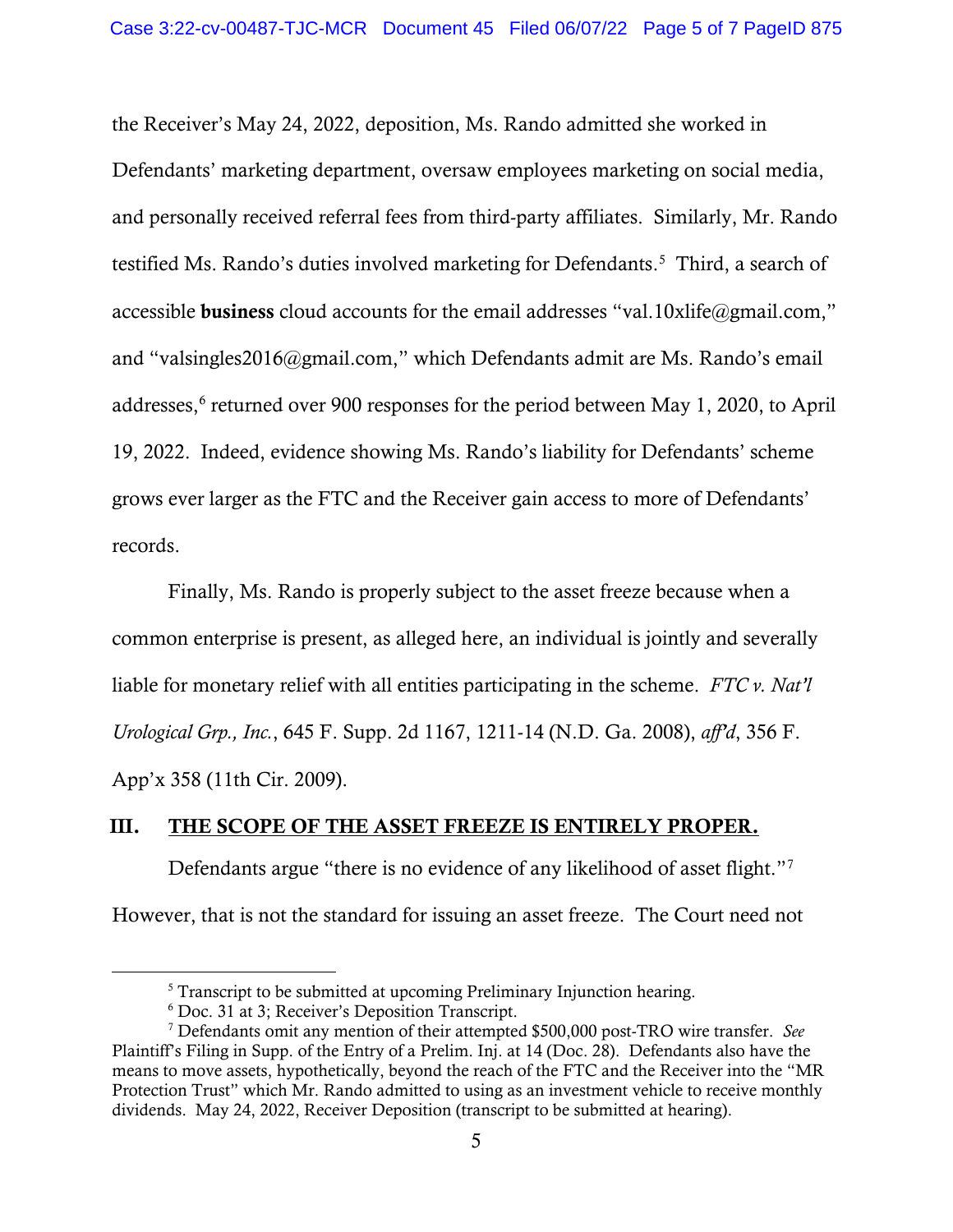find a likelihood the funds "will be spirited away in secret, but only that they will be dissipated, (*i.e.*, there will be "less money . . . available for consumer redress.") *FTC v. Simple Health Plans LLC*, 379 F. Supp. 3d 1346, 1364 (S.D. Fla. 2019) (finding "dissipation of assets" includes requests for legal fees and living expenses), *aff'd*, 801 F. App'x 685 (11th Cir. 2020).

Defendants also argue the FTC has not "established the amount of assets subject to a potential judgment" as reasons the asset freeze is improper. However, Defendants ignore completely their own customer tracking document showing they charged consumers at least \$14 million, which is presently the best estimate of Defendants' net revenues. Plaintiff's Filing in Supp. of the Entry of a Prelim. Inj. at 12 (Doc. 28); PX93 ¶¶ 31-33. [8](#page-5-0) In this case, Defendants' net revenues are the "appropriate measure of consumer redress." *FTC v. QYK Brands LLC*, No. 20-cv-1431, 2022 WL 1090257, at \*8 (C.D. Cal. Apr. 6, 2022); *United States v. MyLife.com, Inc.*, No. 20-cv-6692, 2021 WL 4891776, at \*13 (C.D. Cal. Oct. 19, 2021); *see also FTC v. Wash. Data Res., Inc.*, 704 F.3d 1323, 1326 (11th Cir. 2013) (finding defendants' "unjust gains as the measure of equitable relief").

Defendants' own business records establishing their sales more than meets "[t]he FTC's burden of proof in the asset-freeze context [which] is relatively light." *FTC v. IAB Mktg. Assocs., LP*, 746 F.3d 1228, 1234 (11th Cir. 2014) (citing *SEC v. ETS* 

<span id="page-5-0"></span><sup>&</sup>lt;sup>8</sup> At present, these figures represent only revenues obtained by Defendants for The Credit Game phase of the scheme. To date, neither the Receiver nor the FTC have been able to ascertain sales for the Wholesale Tradelines phase of the scheme, which could cause the total consumer harm figure to increase.